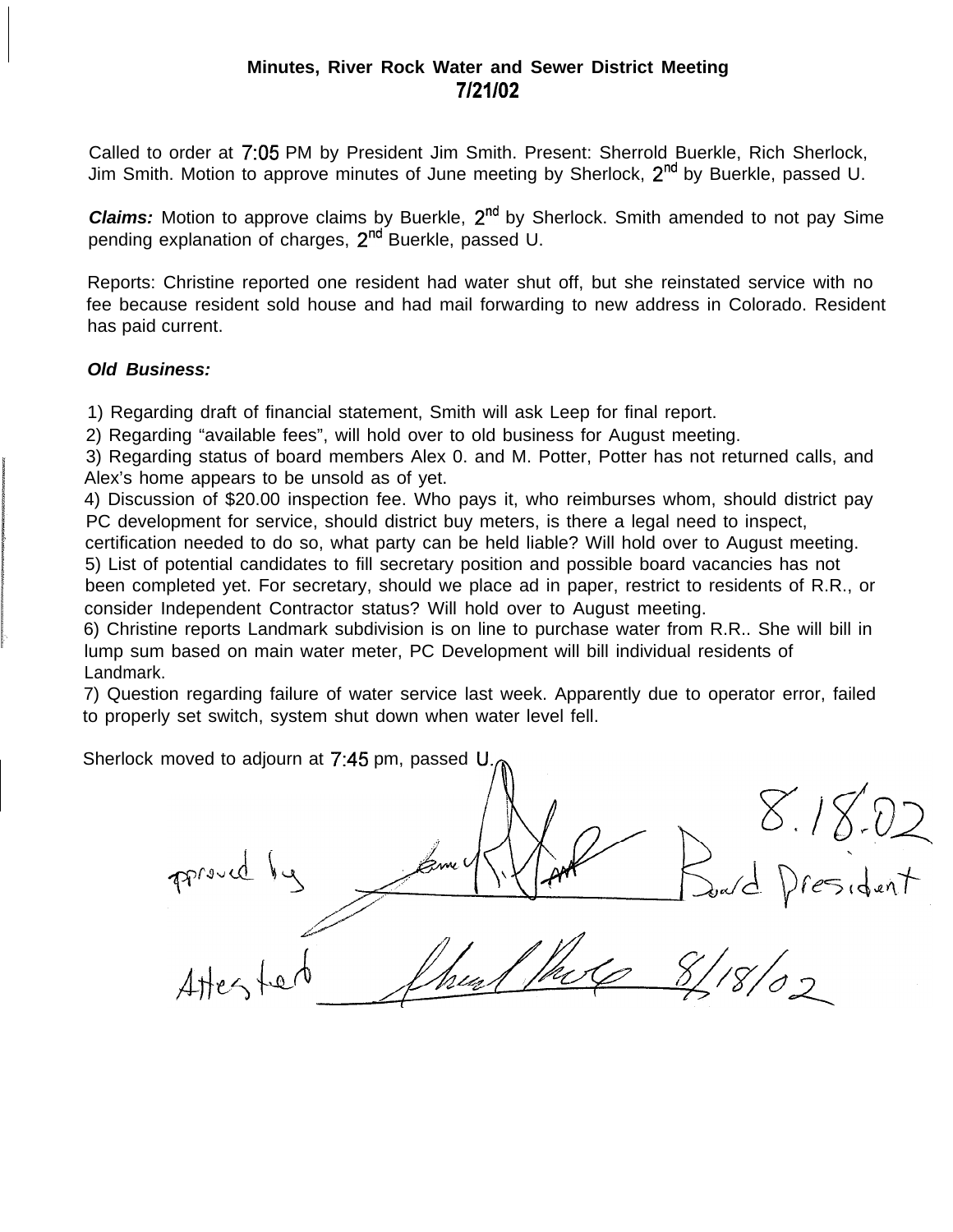# **River Rock Water & Sewer Board Meeting Minutes June 30,2002**

**Present:** Buerkle, Leep, Ostberg, Sherlock, Smith **Absent:** Potter **Secretary:** Michelle Ostberg **Citizens Present:** Christine Clarkson, Terri Zullo

#### **Minutes Approval:**

- $\epsilon$  Meeting called to order at 7:05 pm
- Sherlock moved to approve minutes as presented
- Ostberg seconded
	- . Unanimous Approval

### **Claims:**

.,

'Y

I)

.I

- $\epsilon$  Buerkle moved to approve claims
- Sherlock seconded
- ?? Unanimous Approval

### **Reports:**

*(Terri Zullo - controller)*

- ? Presented statement to each board member
	- o Statement based on general accounting principles
	- o Net loss for first year due to equipment depreciation and maintenance
	- o Document with Tax ID for county has year end date so can give official statement at next meeting
	- o Recommendation that once a month move money beyond that needed for expenses from operating account to money market account
		- Establish a threshold value and anything above move to money market
	- o Bond payments money set for loan amount less reserve (goes into state holding fund)
	- o Income tax taken out of money market account for 2001 (total amount \$6.71)
	- o Does the district need to file a tax return?
		- . Have to go through the state audit process
		- . Need to look into Jason speak with Anna Miller NRC
		- . May need to publish info for public
	- o Statement in draft form
		- . Make sure proper accounting process
		- . Also check year end date
	- o Review in detail at next months meeting and consider approval then
	- . 12 month certificate deposits come up in July
		- o Next month get extra \$8000 approximately so take checking account down to almost zero due to income and extra move to money market
- . Interest payable escrow US BOND in district name
	- o When renews every 6 months also make interest payments to Valley Meadows
- . If any questions call and talk to Terri will get finalized copy by next meeting

### *(Christine Clarkson)*

- *.* Revenue Reports
	- o Old Company Bills still not paid show up as availability fees
	- o Jason talk to PC Development to see if willing to write off rather than continue to bill for money not ever going to collect

*1*

*(Jason Leep)*

 $\epsilon$  Operation running smoothly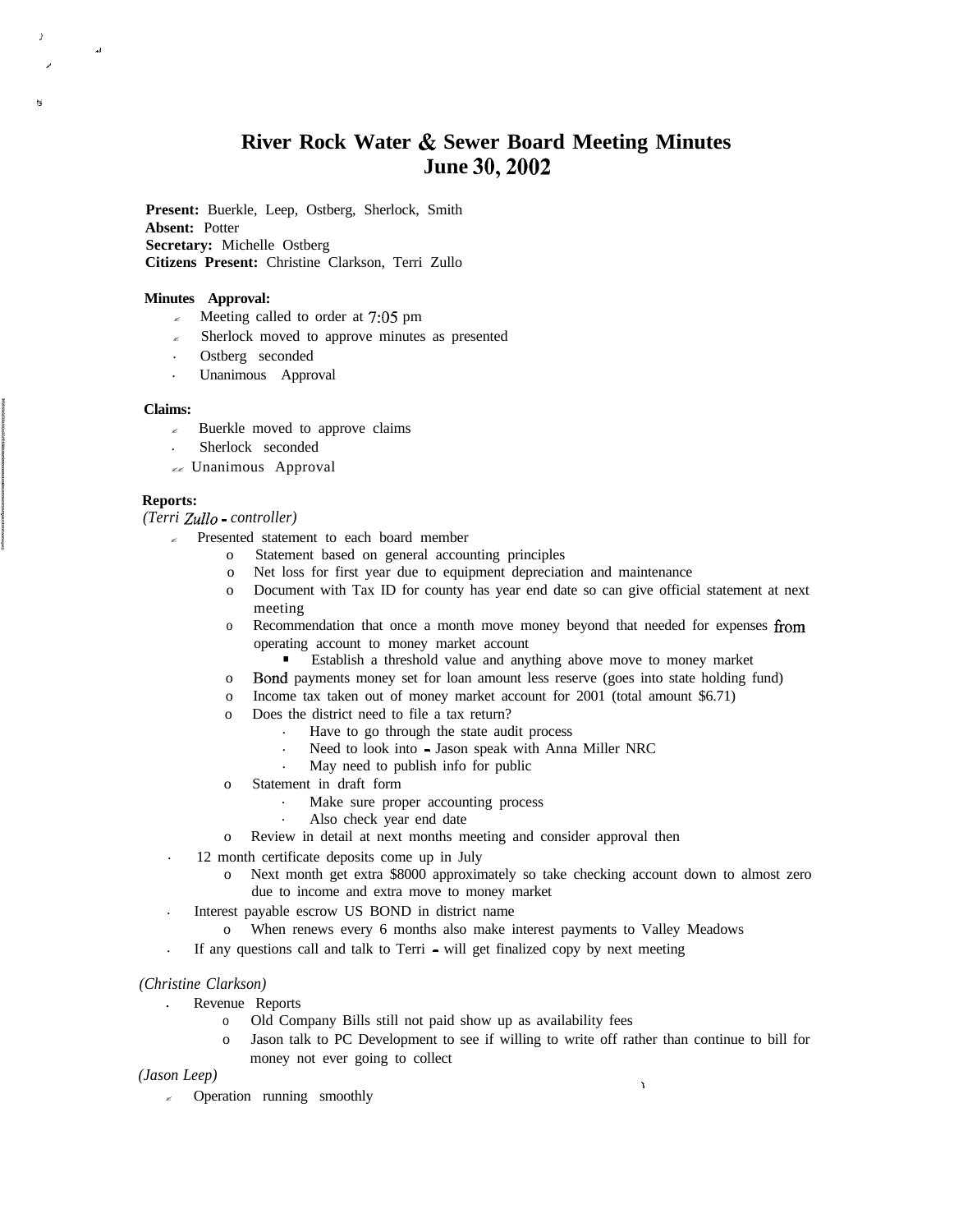### **Old Business:**

 $\epsilon$  Claims approved at an earlier meeting need to be paid tonight as checks have not yet been issued

### **New Business:**

- $\epsilon$  Have to be a property owner to be a board member (stated in Article III)
	- o Once Ostberg sells property will resign from board and a new board member shall be appointed by the board
- ? Smith left a message with Potter regarding the boards request to resign due to lack of attendance at meetings
	- o May bc looking for another appointed member
	- o Add to by-laws required meeting attendance for board members
		- . Check Montana code first
		- Amending by-laws requires a  $3/5$  vote and also good idea to run through Cok, Wheat, Brown for legality purposes
- . Terms for offices change upon election of new board members which coincides with the general election year
- . Upcoming loan payments total \$123,600
	- o \$51,800 for Water and \$71,800 for Sewer
	- o Take all out of checking to pay except \$1800 which leave in account
	- o \$58,79 1.86 of district money
		- . Pay for all water (\$5 1,800) and roughly \$7000 on sewer
	- o Residual comes out of reserve in amount of \$64,800
	- o Ostberg moved to approve
	- o Sherlock seconded
	- 0 Unanimous approval
- Need to apply for property tax exemption Smith signed necessary paperwork
- Water meters required for hookup always bought by River Rock Water  $\&$  Sewer Company before  $\cdot$ Leep suggest district start buying
	- o Cost \$95 per meter to buy
	- o Sell for \$115 (this includes inspection fee plus cost of meter)
		- . Contractors install and then district inspects to ensure proper installation and connection
	- o Suggest sell nonprofit (only for expense of purchasing)
		- Can word so reads \$95 for meter and \$20 for inspection  $\blacksquare$
	- o Intending to put on claims for next meeting (roughly \$3500 for 50)
	- . Request for list of district people from district for marketing insurance purposes
		- o On bottom of application states name will not be given out
		- o Request Denied

### Citizens Comments:

- . The 2 drains on West Shore Drive were really backed up during last storm
	- o They have been cleaned and it's really not a district issue
- Buerkle moved to adjourn  $\omega$  8:02 pm
- . Unanimous approval

**Attested By**

**Position**